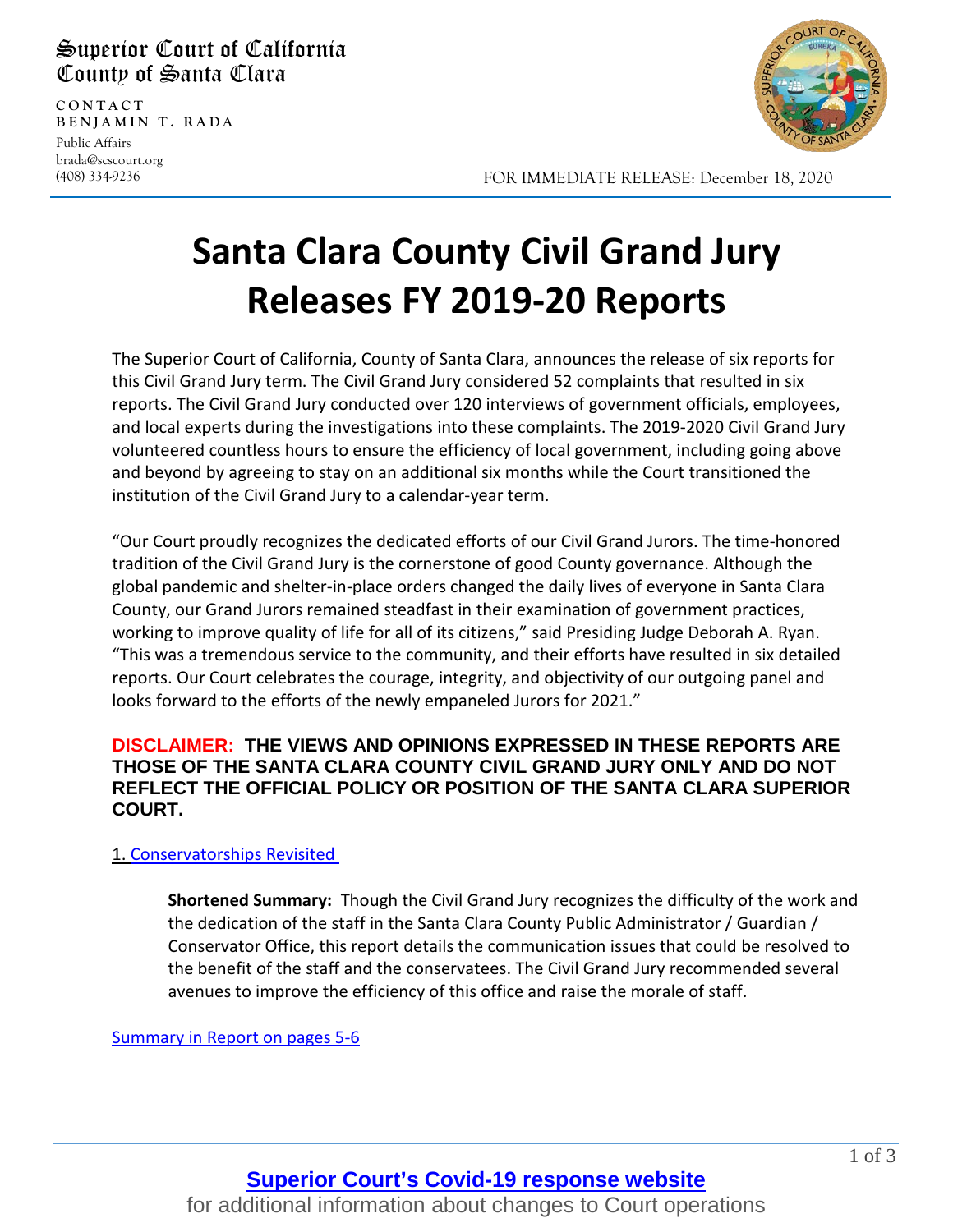**Shortened Summary:** After receiving a complaint from the public, the Civil Grand Jury began an investigation of the Police Department serving the West Valley-Mission Community College District. The Santa Clara County Civil Grand Jury concluded that due to a lack of a full complement of sworn officers, deficiencies in supervisory actions, deficiencies in officer training, and an outdated procedures manual, the District Police Department is at a disadvantage for completing police reports in a timely manner. These issues may potentially undermine confidence in the Police Department. The Civil Grand Jury made several recommendations that would enable the Police Department to improve the processes and procedures that govern police report management and ensure timeliness and accuracy of those reports.

#### [Summary in Report on page 3](https://www.scscourt.org/court_divisions/civil/cgj/2020/West%20Valley-Mission%20Community%20College%20District%20Police%20Department.pdf)

### 3. [The Case of the Felonious Process Server](https://www.scscourt.org/court_divisions/civil/cgj/2020/The%20Case%20of%20the%20Felonious%20Process%20Server.pdf)

**Shortened Summary:** The Civil Grand Jury discovered that an unusual lapse in Department of Justice notifications denied the Santa Clara County Clerk-Recorder's Office accurate information as to the legal status of a registered Process Server. The Civil Grand Jury recommended procedures that, should another lapse be discovered, the County Clerk-Recorder's Office would be able to address the situation in a timely manner.

No summary in report

#### 4. [Why Aren't There More Female Firefighters in Santa Clara County?](https://www.scscourt.org/court_divisions/civil/cgj/2020/Why%20Arent%20There%20More%20Female%20Firefighters%20in%20Santa%20Clara%20County.pdf)

**Shortened Summary:** In a county known for embracing diversity, the Civil Grand Jury explored why there was a dearth of female firefighters in the County of Santa Clara. The Grand Jury found that a lack of effort and attention meant there is little priority from fire departments in the County to seek out female candidates. The Civil Grand Jury offered recommendations that would establish equal support, treatment, and opportunity for female firefighters as is provided for their male colleagues.

#### Summary in [Report on page 4](https://www.scscourt.org/court_divisions/civil/cgj/2020/Why%20Arent%20There%20More%20Female%20Firefighters%20in%20Santa%20Clara%20County.pdf)

#### 5. [Transparency in the San Jose Unified School District: Lessons to be Learned](https://www.scscourt.org/court_divisions/civil/cgj/2020/Transparency%20in%20the%20SJUSD%20-%20Lessons%20to%20be%20Learned.pdf)

**Shortened Summary:** When the San Jose Unified School District began looking for solutions to improve teacher retention by creating teacher housing on District-owned property, gaps in the procurement and contracting processes became apparent. These